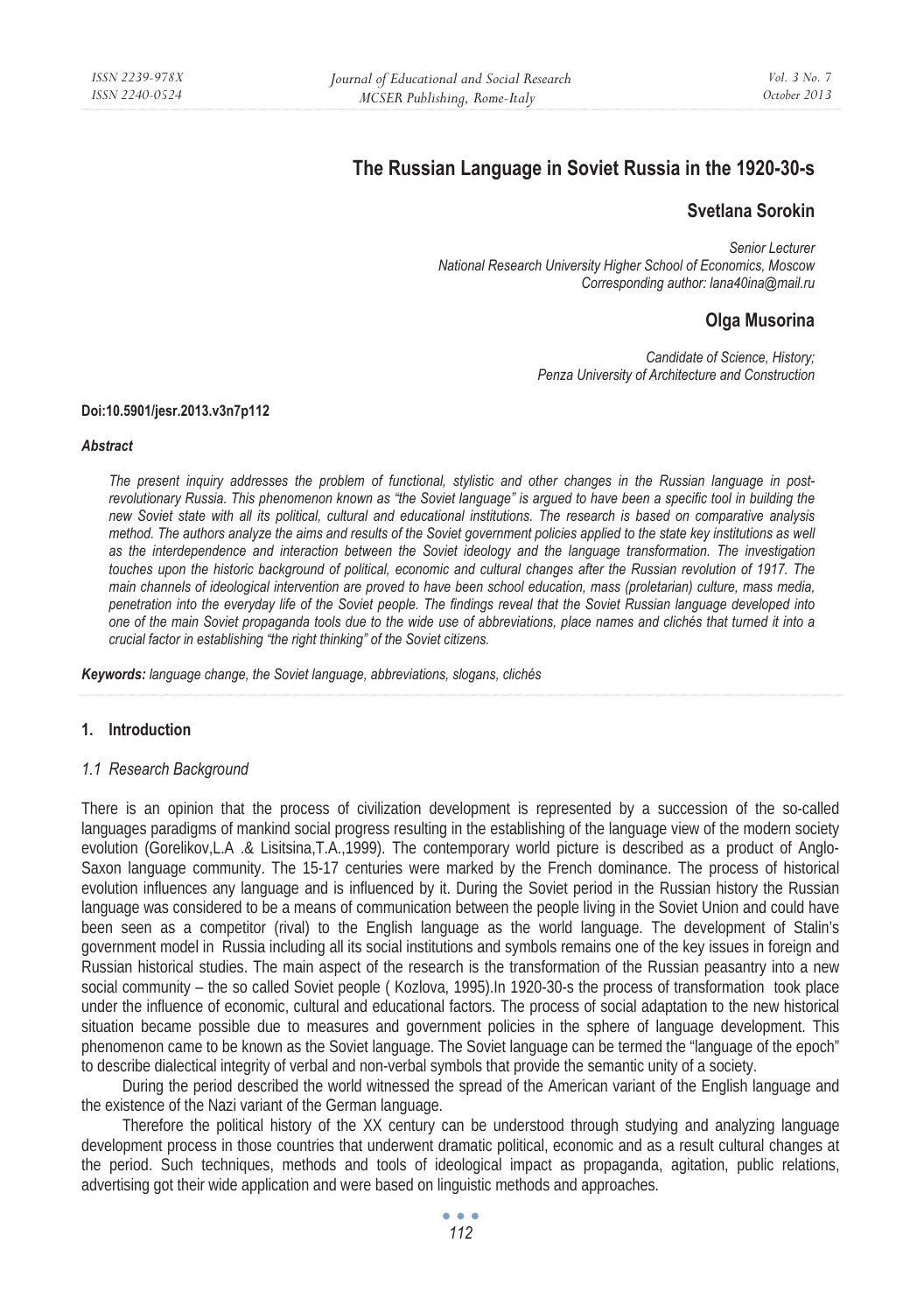The importance of the study is determined by the following considerations:

- i. In the period of the world transition to the global economy and information society it seems to be important to analyze and evaluate the XX century experience and heritage not only in the field of economy but in such spheres as education, culture as well as non-economic instruments and tools implemented by governments to build the desired view of the world.
- ii. To fully understand the Soviet heritage in the development of contemporary Russia it is useful to take into consideration the fact that cultural and behavior models of several generations of Russian citizens are deeply rooted in cognitive structures and concepts of the Soviet language.

#### *1.2 Purpose and objectives of the study*

The purpose was to investigate the process of the Russian language change in the 1920-30-s taking into account such language function as exerting the influence ( Keller, 1994). The study was guided by the following objectives:

- 1. To reveal the main channels of language change;
- 2. To analyze the key means and tools of language change.

## *1.3 Hypotheses*

The following hypotheses were put forward and analyzed:

- i. The Soviet Power made a successful use of different channels, means and tools of language development to impose the Soviet model of state by constructing a new view of the world.
- ii. The process and results of language change and development were similar throughout the territory of the country.

## **2. Methodology**

The research into the process of language change in post-revolutionary Russia carried out by numerous Western, Soviet and Russian researchers has been observed and analyzed.

The study is based on the comparative analysis of processes and data of different levels and periods. In addition the functional approach is used to evaluate the process of language change through its functioning. To provide interdisciplinary approach the study is conducted at the nexus of two fields of science: history and linguistics.

German linguist Rudi Keller (1994) identifies the main function of a language as that of exerting influence to others. In our research we apply his theory to the explanation of processes and phenomena in language change.

The main sources of the study are:

- 1. Documents published in collections of archival papers,
- 2. Documents of the 1920-30-s from Penza regional branch of the State Archive of the Russian Federation,
- 3. Newspapers dated the 1920-30-s (The Trudovaya Pravda, The Stalinskoie Znamya).

#### **3. Material Review**

S. Fitzpatrick (1999, 2008) focuses on the social and cultural history of the Stalinist period. Analyzing various aspects of social identity and daily life she touches upon the problems of education, cultural revolution, social mobility. Much attention is paid by the historian to the change of cultural paradigm of the society including the change of personal names and place names.

D. J. Raleigh (2001) suggests the idea that the discourse of Bolsheviks included two party languages – external (the language of Bolshevik newspapers, public meetings and agitation literature) and internal (that of secret reports and documents). He asserts that a party member could use either "external" or "internal" language depending on the environment.

R. Pipes (1986, 1997) explores Bolsheviks ` policies in the sphere of religion and culture and gives examples of language change.

M. Geller (1982, 1983) has coined the term "the Soviet language" and constructed its conception.

The Nazi variant of the German language was described by V. Klemperer in his book "Lingua Tertii Imperii"( the Russian edition in 1998).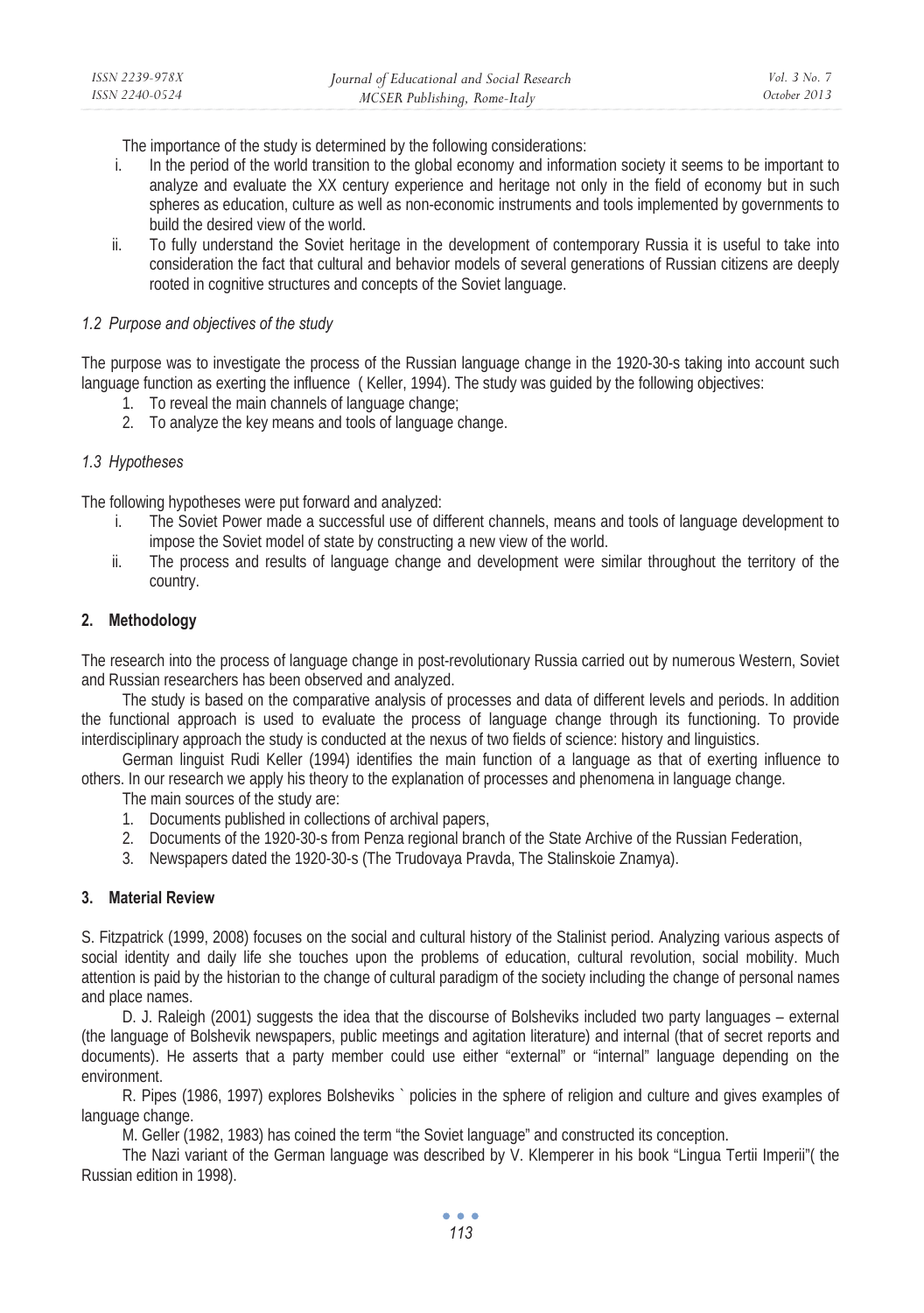| ISSN 2239-978X | Journal of Educational and Social Research | Vol. 3 No. 7 |
|----------------|--------------------------------------------|--------------|
| ISSN 2240-0524 | MCSER Publishing, Rome-Italy               | October 2013 |

N. Kozlova (1995) analyzes the diaries of Communist party members and comes to the conclusion that the Soviet language was used by everyone: those who supported the Soviet Power and those who disagreed with it. She also reveals that some ordinary members of the party used this language not only in public, but in private.

A. Besancon (1986, 1998) analyses the compromise of two languages within the Soviet language – the party language and the people`s language.

#### **4. Discussion**

Changes in the language that led to the establishment of the Soviet language prove to have been prompted by the following social and economic conditions: change of the social class structure and migration of the population, industrialization, collectivization, low level of general culture and education (Fitzpatrick, 1999, 2001).

According to the official statistics, before 1917 80 % of Russian population were peasants. Russia was an agricultural country characterized by high level of industrial production concentration and well organized revolutionary working class. N. Kozlova (1995) writes that by the end of the 1920-s Russian peasants bore the title of "the disappearing class" and anticipated dramatic changes in their lives. According to N. Kozlova, the process of adaptation went through such social institutions and structures as the army, Komsomol ( the Young Communist League), education, moving from the country to town. She points out that there were two levels of adaptation:

- obtaining a new identity by going through all social and political filters;
- reaching the top of the social hierarchy, coming to power.

The starting point for these two levels had to be the imitation of new forms of social behavior and public speaking.

That is why it is important to mention main channel and methods of language impact (manipulation). The authors consider the following channels as the leading ones in the process:

- educational institutions (schools, vocational training courses, institutes) including the system of political education;
- mass culture;
- mass media:
- ideologization of daily life, penetration to a person's private life.

One of the primary tasks of the Soviet government was the elimination of illiteracy as in 1855 93% and in 1897 about 77% of Russian population were illiterate. Geller (2000) points out a close interdependence between the level of literacy and the process of urbanization. Thus, given the high rate of industrial development in Russia at the beginning of the XX century the percentage of literate people started to grow. In the Soviet times the elimination of illiteracy in postrevolutionary Russia was considered to be one of the main achievements of the Soviet state. But it can also be seen as a world-wide tendency that Bolsheviks took advantage of. However, the real purpose of the Soviet power was not only to teach the illiterate people reading and writing but to teach them "the right thinking". V.Lenin (1918) wrote in his works that "An illiterate person is out of politics and therefore has to learn the alphabet. Without it there cannot be any politics." In May 1924 there appeared a society called "Get rid of illiteracy!". By the end of the 1920-s in Penza region, for example, there were 745 points organizing the teaching process for a total number of 12-14 thousand learners. Nevertheless, the rate was slow and the results were modest until the introduction of compulsory primary and secondary education for children and teenagers. The ideological approach to all spheres of education, science and culture had the aim to construct proletarian (Soviet) vision of the world that was in the root of each curriculum, any field of science and technology. It should be stressed that the word "Soviet" became a keyword in the Soviet language entering a lot of wordcombinations: the Soviet people, the Soviet government, the Soviet way of life.

Mass media were supposed to be an effective means of ideological treatment of the population. After October revolution all oppositional newspapers were closed because of a different interpretation of events.

The language function of exerting influence found its realization in such trends and approaches as:

stylistic changes that came in the accordance with the Soviet government policies.

- society stratification and social hierarchy.
- naming facts of everyday life, private communication.
- geographical names.

The study showed that the most widely used linguistic tools became clichés, slogans, repetition, choice of words to describe the reality as well as political labeling. Most clichés were taken from the works or speeches of Soviet political leaders V.Lenin and J.Stalin. One of them was "engineers of human souls" - i.e. Soviet writers. The most terrible phrase was without any doubt "a people's enemy" coined by V.Lenin in 1917 to call his political rivals and opponents. Ten years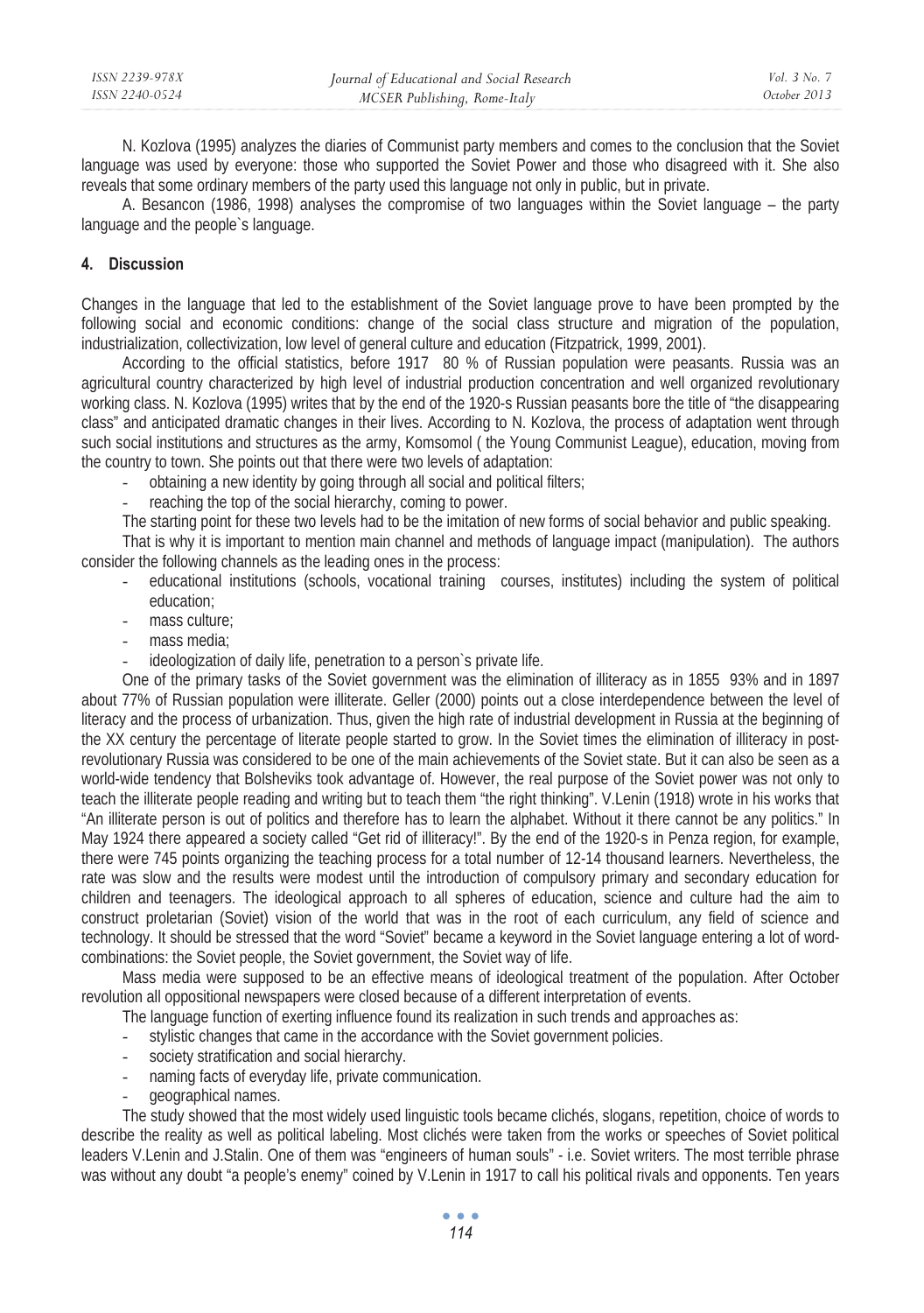| ISSN 2239-978X | Journal of Educational and Social Research | Vol. 3 No. 7 |
|----------------|--------------------------------------------|--------------|
| ISSN 2240-0524 | MCSER Publishing, Rome-Italy               | October 2013 |
|                |                                            |              |

later, in 1927 Stalin used this phrase regarding L.Trotsky and some other political figures of that period. It began to regularly appear in Soviet newspapers and on the radio. Soon this cliché turned into a legal term.

The most popular slogans of the period described included Lenin's or Stalin's quotes: "Life turned to better, life turned to happier".\Life became better, life became happier.

"Everything depends upon the staff".

"Everything depends upon the technique"

Political labeling included such words as "kulak"(a wealthy peasant). "lishenets" (person having no civil rights), "vreditel" (i.e. *saboteur* - someone who purposively does harm to the state property). People bearing such labels were subject to legal prosecution. In modern Russian such words remain as historical terms.

It should be stressed that the period of the 1920-30-s became a period of place names changes. The key event in that process was marked by acquiring another official name for the country – the Soviet Union. ( It is interesting to note that the word "Russia" was not politically used until the 1990-s). In 1924 after the death of V.Lenin the former Russian capital Petrograd changed its name to Leningrad. Some towns, located in the Volga area were renamed in honour of Bolshevik political leaders. The town of Simbirsk (a birth place of Vladimir Lenin, the leader of 1917 October Revolution and the Soviet State) was named Ulianovsk (Ulianov was the real surname of V. Lenin). Samara was changed to Kuibyshev, Tsaritsin-on-Volga became Stalingrad (Fitzpatrick, 1999). The process of place name changes affected other regions of the country: Perm (in the Ural regions) became Molotov, Vladikavkaz (in the Caucasus region) became Ordzhonikidze. It is interesting to note that in 1920 the names of I. Stalin and V. Lenin were not among leaders in renaming. But later, after V. Lenin`s death in 1924 and at the period of political repression when lots of leaders and ordinary members of the Bolshevik movement were sent to prison or executed, some cities and towns were returned their original names (e. g. Perm).

Not only cities and towns had the names of outstanding political figures. Their names were given to factories, collective farms, cinemas and theatres, streets. The central Moscow street – Tverskaya – was called Gorky street in honour of the "great proletarian writer" Maksim Gorky (Peshkov). Another famous street- Myasnitskaya – was turned to Kirov Street, Bolshaya Lubianka – to Dzerzhinsky Street (both were prominent political figures of the Bolshevik movement).

Outside Moscow the process of changing place names was going practically in every city, town or village. According to the research conducted in the provincial town of Penza in the 1980-s, the large-scale renaming brought to life a lot of new street names to commemorate heroic lives, deeds and often deaths of outstanding figures of October revolution, writers, pilots, working class representatives that often became legendary figures. In the 1930-s members of the flying profession (pilots, test-pilots) became especially popular. In Penza at least nine streets got the names of prominent Soviet aviators: Belyakov, Vodopianov, Gromov. Chkalov, Grizodubova, etc.) (Godin ,1983) There were objective reasons for the process. The period of industrial development in the Soviet Union prompted the growth of cities and towns. Therefore there was a great need for names to be given to new streets. At the same time it marked the beginning of a new life to the people of the country where such names as Lyagushovka (meaning something like "a frog area") or Kozlovka ( "a goat area") were not only outdate but politically wrong.

An integral part of many names and titles used to be the word "krasny\krasnaya" ( "of red colour"). We can find this word in the place names, e.g. Krasnaya Polyana (Red Meadow), Krasnopolie (Red Field), Krasny Kut or in the names of state and collective farms, factories and plants: Krasnaya Niva, Krasny kolkhoznik (Red collective farmer). The example demonstrates that the word lost its original meaning: in Soviet Russia and Soviet Union "krasny\krasnaya" meant a true revolutionary, a person devoted to the ideals of the revolution. Alongside with that tendency there was another one: some names associated with Russian history or stuck deep in the Russian patriarchal conscience failed to be changed. Take, for example, Moscow, the capital of the country. If there had been attempts to rename it, they would have been in vain. When the local authorities in Penza tried to rename the central street in the town from Moskovskaya (Moscow street) into Kommunisticheskaya ( Communizm street) the citizens rejected the new name and the old one was returned to the street.

Personal names and surnames also were subject to changes. At first they were connected with revolution and scientific progress ( Fitzpatrick,1999): Iskra (i.e. "spark" - from the name of the first Bolshevik newspaper), Barrikada (i.e. "barricade") , Edison, Electron, Kim (an abbreviation from "Communist Youth International"). Some were derivatives from the name of Vladimir Lenin, e.g. Vladlen. But it didn't lead to a new tradition. People often refused to give such names to their children because they came in conflict with Russian cultural traditions and stereotypes. The authors found only two cases of having revolutionary names. In Penza there lived and worked a talented composer Oktyabr Grishin (born in 1918, Oktyabr means October). And one woman of the same age had the name of Stalina.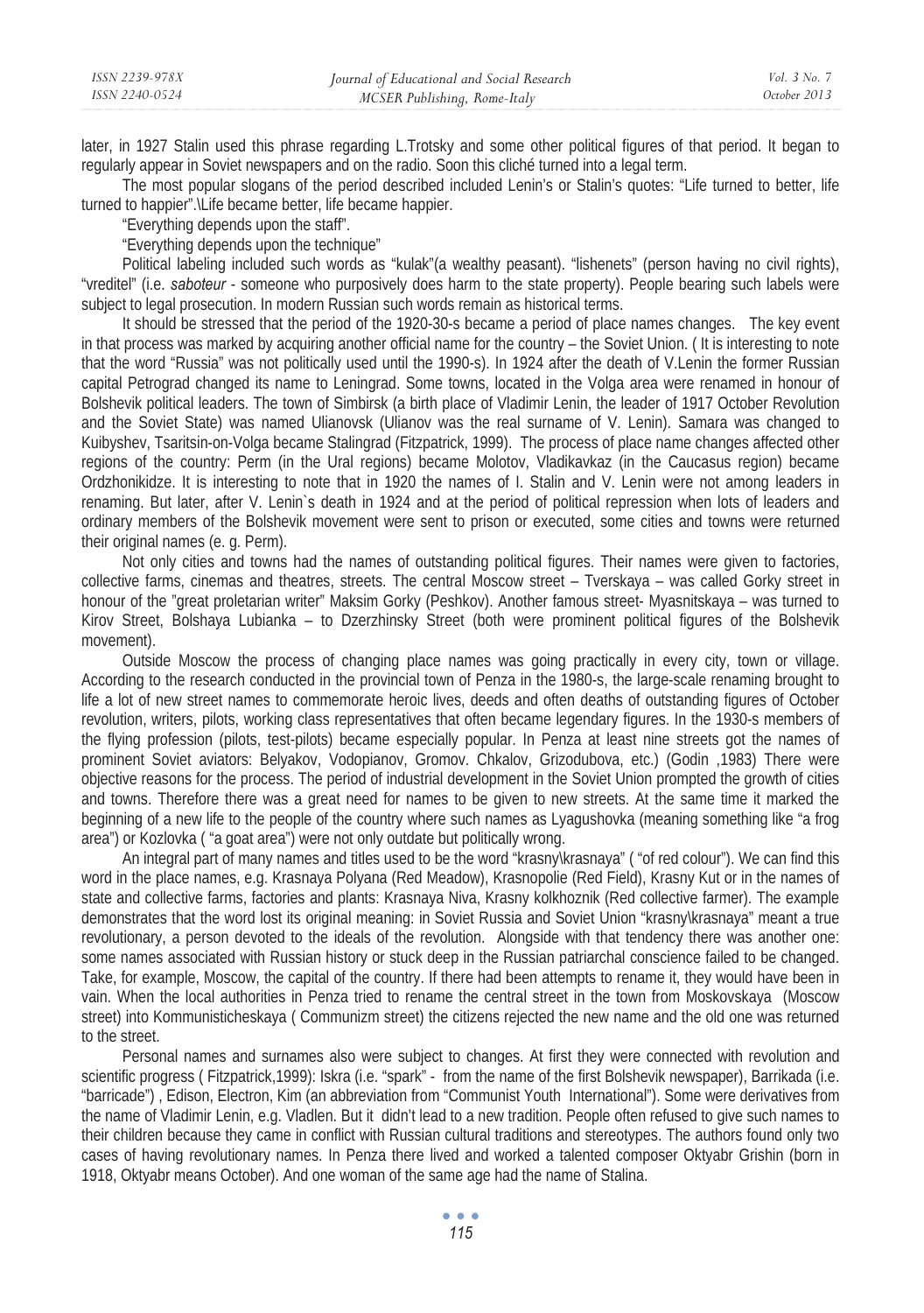| ISSN 2239-978X | Journal of Educational and Social Research | Vol. 3 No. 7 |
|----------------|--------------------------------------------|--------------|
| ISSN 2240-0524 | MCSER Publishing, Rome-Italy               | October 2013 |
|                |                                            |              |

Abbreviations came to be a productive means of vocabulary enlargement. Initially they were intended to identify lots of new notions including political parties, government agencies, public organizations, etc. It should be stressed that abbreviations became widely spread in many European languages in the 19th century due to political developments, one of them being formation in European countries such government systems that depended on political parties. Another reason was widely spread development of education when literacy of common people became a common thing. Numerous industries were creating new jobs and working places. All that led to changes in languages: in their lexical and grammatical structure.

In the 1890-s with the beginning of the so-called proletarian stage in the Russian revolutionary movement the language got such abbreviations as PCAPI \ RSDRP – Russian social-democratic labour party: LIK \ TsK – Central Committee and others. They were used by members of revolutionary movement. In the field of industry there were such words as "prodmet"- sale of metals. During World War I there appeared words like "glavkoyuz" – commander-in-chief on the south-western front. After October 1917 there was a strong tendency to shorten word combinations, to use abbreviations in many spheres of life and in every language style including private communication. In the preface to the 1-st edition of "Political Dictionary" (1922) it was written that "The revolution , turning and destroying in its development all ideas and concepts, …revealed a need for a new…scientific political dictionary that would satisfy the newly-born reader…who is no more a "Russian inhabitant…but a free citizen of the Russian Federative Socialist Republic."( translated by us – S.Sorokina, O.Musorina). Examples of the most widely used abbreviations include:

PKINRKP – Russian Communist party,

PC<sub>Φ</sub>CPIRSFSR – Russian Socialist Federative Soviet Republic;

Соввласть\Sovvlast – Soviet power\authority;

H<sub>3</sub>P\NEP - New Economic policy.

In the 1920-s lots of abbreviations were appearing and disappearing because at that period the new Soviet state was establishing itself throughout the country and abroad. Late 1920-s and 1930-s are characterized by the situation when most abbreviations finding their place in political, industrial, social and cultural spheres were widely used and recognized by the citizens of the country. Moreover, they were not subject to further changes and became self-sufficient. In fact they were not emotionally neutral: those who used them felt strong emotions from pride for their native land to fear, uncertainty, even hatred. And after the collapse of the Soviet Union they are considered to be historical terms. Among those are CCCP\USSR, HKBIJ\NKVD, OFTIY\OGPU, LIVIK\ TsIK.etc.

A wide range of abbreviations used in newspapers can be illustrated by an excerpt from one of them. The plan for celebrating the International Cooperation day included at least 27 abbreviations, the total number of words in the abstract being 52. ( Newspaper "The Trudovaya Pravda", 1931,27 July)

As in every form of word-building activity we can find examples of clumsy abbreviations, e.g." chevkolap" - an emergency commission for supplying shoes (so-called "lapti" or "bast shoes") to the army. Such "masterpieces" were criticized by the press in short Russian folk-songs –in "chastushkas".

It is interesting to note that some words changed their meaning or connotation.

The word "worker" began to denote not only a man or women of a working profession, but in most cases a representative of the leading group of population and gave a person great carrier opportunities. As for the word "zabastovka" (rebel, riot), it acquired a negative meaning. Before 1917 "zabastovka" was one of primary forms of working class protest. In the 1920-30-s it turned to be a criminal offence.

It should be stressed that the process of language change in the Soviet period in this or that form continued until the1980-s but the Soviet language as a set of rhetoric codes and rules was established in the period of the 1920-30-s and later was only slightly modified. Many of the words, phrases and definitions of the Soviet period are in great use now, so we can consider the Soviet language to be a part of the modern Russian language.

# **5. Conclusions**

- i. The investigation of the process of the Russian language change in 1920-30-s taking into account such language function as exerting the influence proved the idea that the use of certain channels, linguistic means and tools can influence people's thinking and behavior.
- ii. The main channels of language change such as educational institutions (schools, vocational training courses, institutes) including the system of political education; mass culture; mass media and their role in the ideologization of daily life and penetration to a person`s private life were analyzed.
- iii. Considering the leading means and tools of language change it has been revealed that the most common of